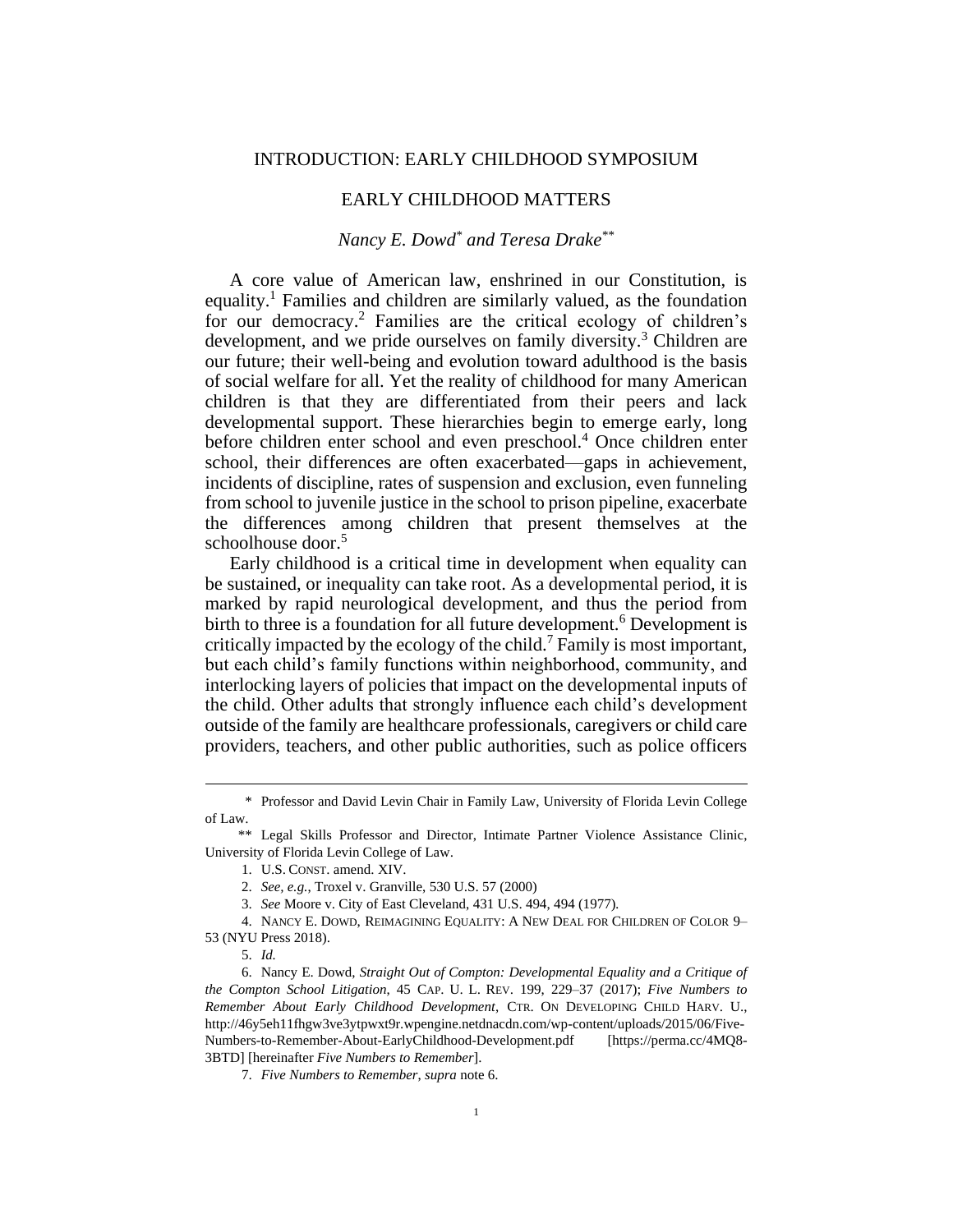and government officials, and private individuals, such as neighbors and shopkeepers. This description mirrors the ecological model of Urie Bronfenbrenner, which reminds us to pay attention to the institutions and policies that affect families.<sup>8</sup>

In early childhood, children's critical need is developmental support through nurturing and responsive interactions in everyday activities and routines. Differences commonly emerge linked to the differences in children's immediate ecologies. As the contributions to this symposium underscore, one of the major impacts on ecologies is income inequality, and in particular, poverty. The high rate of the childhood poverty in the U.S., roughly twenty percent, translates into a developmental challenge of enormous consequence.<sup>9</sup> While it is not the only factor contributing to early inequalities among children, it is certainly a major one.

In addition, some children are subject to various traumas in their early years that create additional developmental hurdles. The Adverse Childhood Experiences (ACEs) framework identifies traumas that can have lifelong implications when they occur from birth to age 18.<sup>10</sup> Moreover, other traumas, not included in the ACEs framework, can have both short and long term implications for children. The daily microaggressions of racism, for example, impact early childhood and the full arc of development. This does not mean that some traumas may not be mitigated with resilience training, but unaddressed, they have significant implications. Some traumas are clearly linked to state action. Two examples are the toxic water supply in Flint, Michigan, which arose due to government policy and decision making; $^{11}$  and the separation of immigrant children from their parents at the border, or the internment of those children with their families in prison-like camps.<sup>12</sup>

<sup>8.</sup> URIE BRONFENBRENNER, THE ECOLOGY OF HUMAN DEVELOPMENT: EXPERIMENTS BY NATURE AND DESIGN 3–19 (1979).

<sup>9.</sup> The National Center for Children in Poverty puts the child poverty rate at twenty-one percent, 15 million children, and notes the metric for measuring poverty underestimates. *See Child Poverty*, NAT'L CTR. FOR CHILD. POVERTY, <http://www.nccp.org/topics/childpoverty.html> [https://perma.cc/Z6K8-RJX2].

<sup>10.</sup> *About the CDC-Kaiser ACE Study*, CTRS. FOR DISEASE CONTROL & PREVENTION (June 14, 2016), https://www.cdc.gov/violenceprevention/childabuseandneglect/acestudy/about.html [https://perma.cc/W7EU-2ZS7].

<sup>11.</sup> Ryan Felton, *'It's Affected Everybody': Flint Children on the Frontline of the Water Crisis*, GUARDIAN (Mar. 24, 2016, 3:01 PM), https://www.theguardian.com/usnews/2016/mar/24/flint-children-water-crisis-lack-of-data-lead [https://perma.cc/B9JVMQCR].

<sup>12.</sup> Dara Lind, *The Trump Administration's Separation of Families at the Border, Explained*, VOX (Aug. 14, 2018), [https://www.vox.com/2018/6/11/17443198/children](https://www.vox.com/2018/6/11/17443198/children-immigrant-families-separated-parents)[immigrant-families-separated-parents](https://www.vox.com/2018/6/11/17443198/children-immigrant-families-separated-parents) [https://perma.cc/E42H-S695]; Denise-Marie Ordway, *Family Separation: How Does it Affect Children?*, JOURNALIST'S RESOURCE (June 27, 2018), [https://journalistsresource.org/studies/society/public-health/family-separation-child-health](https://journalistsresource.org/studies/society/public-health/family-separation-child-health-research)[research](https://journalistsresource.org/studies/society/public-health/family-separation-child-health-research) [https://perma.cc/NTC9-ZLAT].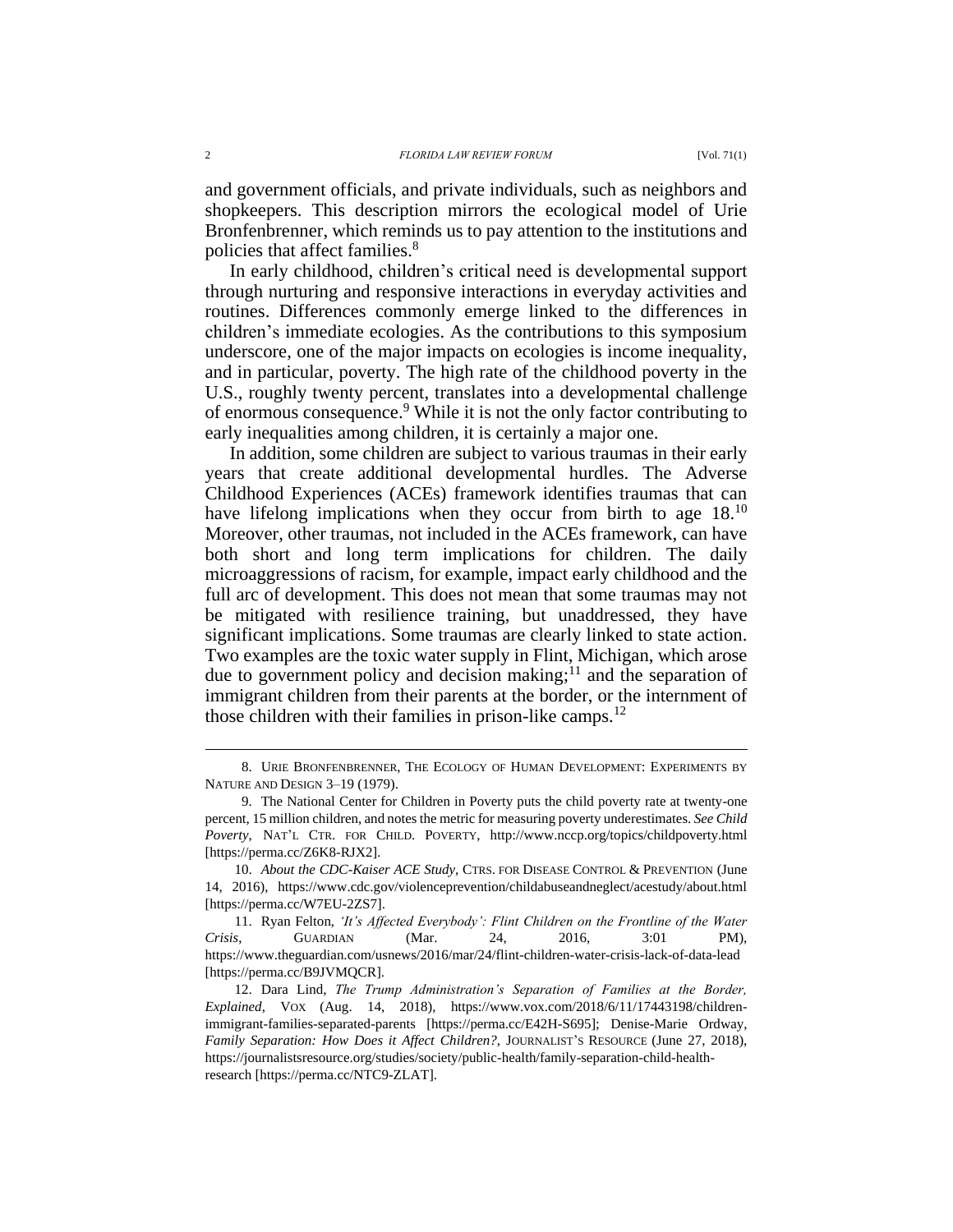Ecological and trauma differences raise critical policy issues: what policies or structures contribute to the creation or exacerbation of these differences, and what policies or structures are needed to provide affirmative developmental support for children? In addition, what strategies are most effective, and particularly will be attentive to family diversity? How can policies or structures be responsive to family needs rather than intrusive or even worse, subordinating?

Differences may also exist among children based not on ecological or traumatic factors, but rather, due to simply the presence of developmental issues at birth, or which emerge in early childhood.<sup>13</sup> Children with disabilities require equity, a fair ability to develop with accommodation to their specific needs, as well as respect and dignity.<sup>14</sup> The disabilities framework provides some of the strongest models for fairness for all children, and possible pathways to equality for every child.

This symposium is an effort to break ground on these critical issues. Early childhood has been an area largely neglected by law. Here, we start the conversation about the role of law, as well as the intersecting roles of other disciplines, in developing new policies, whether designed to remove barriers and stumbling blocks, or to embrace a level of support and insure its provision to every child. The contributions by legal scholars as well as medical, public health, and early education scholars, demonstrate the broad questions that must be addressed—they provide a starting point that we hope others will follow.

The symposium arose out of a workshop on early childhood, *Early Childhood: Critical Legal Issues and Strategies*, held April 5–6, 2018, at the University of Florida Levin College of Law, co-sponsored by the Anita Zucker Center for Excellence in Early Childhood Studies.<sup>15</sup> The workshop followed a 2017 national summit on early childhood organized by the UF colleges of education, medicine, public health and law, under the leadership of Dr. Patricia Snyder and Dr. Maureen Conroy, the director and co-director of the Anita Zucker Center.<sup>16</sup> The national summit fostered cross-disciplinary dialogue to identify issues and policy directions in the critical area of early childhood. Building on that model, the College of Law workshop was designed to allow legal scholars who participated in the summit and several others to refocus on the particular role of law as a discipline in this policy area, while sustaining interdisciplinary dialogue by inviting colleagues from other disciplines to challenge, question and inform the legal scholars to delve more deeply

<sup>13.</sup> Susan Nittrouer, *infra* not[e 37.](#page-8-0)

<sup>14.</sup> Patricia Snyder and Maureen Conroy, *infra* not[e 27.](#page-6-0)

<sup>15.</sup> UF ANITA ZUCKER CTR. FOR EXCELLENCE IN EARLY CHILDHOOD STUD., <https://ceecs.education.ufl.edu/> (last visited Feb. 18, 2019).

<sup>16.</sup> *Early Childhood National Summit*, UF ANITA ZUCKER CTR. FOR EXCELLENCE IN EARLY CHILDHOOD STUD., https://ceecs.education.ufl.edu/national-summit/ (last visited Feb. 18, 2019).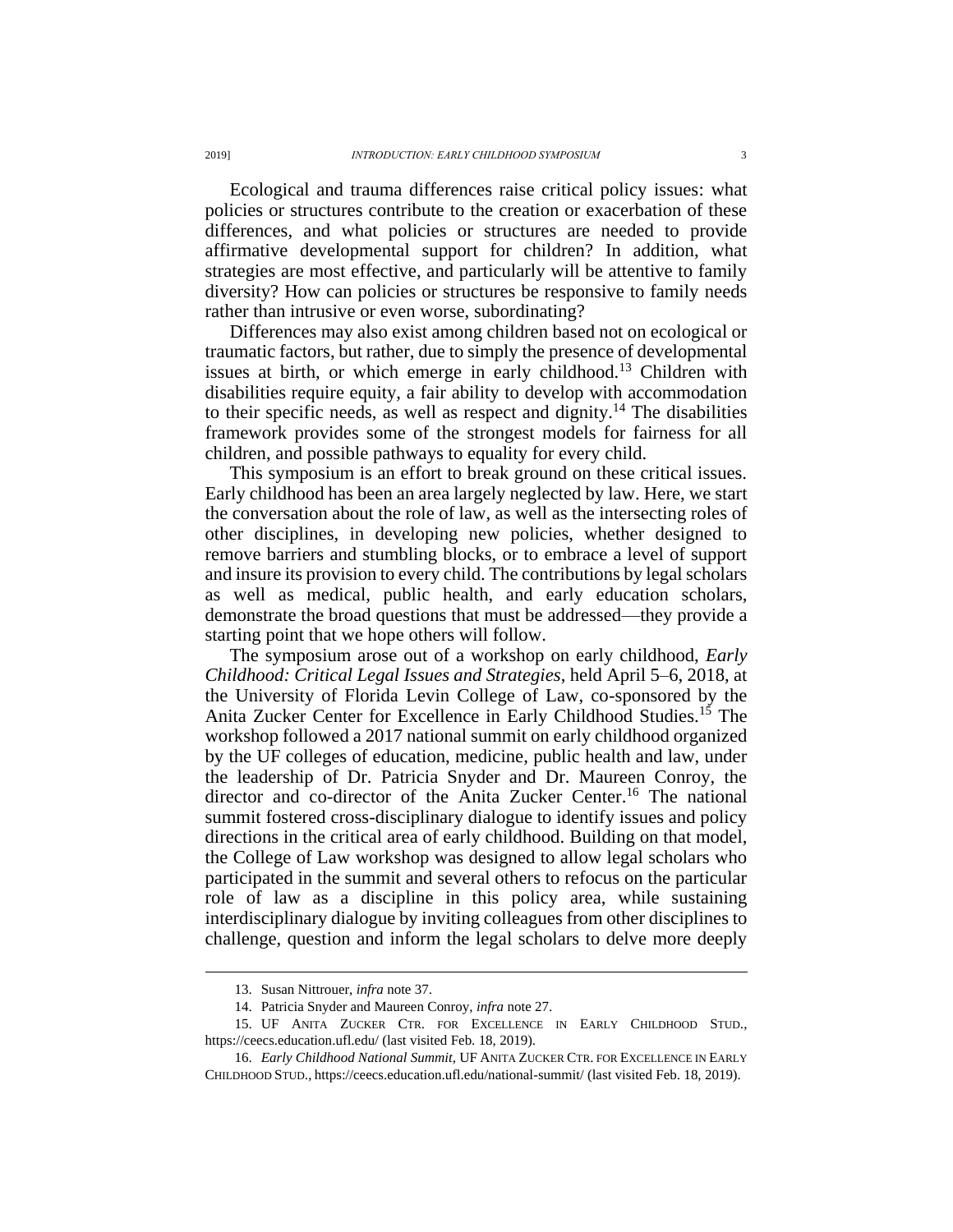into the specific contribution of law.

<span id="page-3-0"></span>Professor Margaret Beale Spencer, the Marshall Field IV Professor of Urban Education at the University of Chicago, "set the table" for us; her plenary talk opens this symposium.<sup>17</sup> A leading developmental psychologist who has critiqued mainstream developmental models, Professor Spencer reminds us that children of color, and other children at the bottom of children's hierarchies, face an unequal and unfair developmental path. Dr. Spencer is the author of the phenomenological variant of ecological systems theory model  $(PVEST)$ <sup>18</sup>. The model combines Bronfenbrenner's ecological approach with phenomenological perspective, that is, the study of the development of human consciousness and awareness. Her model like Bronfenbrenner's puts the child at the center of the ecology, capturing the impact of the environment on the child and the dynamic interaction of various aspects of the environment with individual aspects of the child. Spencer's critical modification and the hallmark of her approach is to take account of the impact of the identities of minority children, especially race, gender and class, in subordinating their development due to racial identity in particular. Normal developmental stages are exacerbated by identity. That pattern exists not because of children's identity, but because of the way they are seen, and therefore treated, by people and institutions that they interact with in childhood. They experience unique challenges and roadblocks. As Spencer says, comparing risk and resilience, "Risk [is due to]…an exacerbation of normative challenges and competencies due to larger sociopolitical processes…and/or lack of resources; [while] resilience is successful coping with these exacerbated challenges."<sup>19</sup> Dr. Spencer reminded us that the reasons why early childhood is a time of hierarchies rather than a time of equal development is complicated. The reasons are systemic and cultural; they require complex solutions. And yet, it's simple: the goal must be to achieve the equality of all children, implementing the radical shift demanded by *Brown*. 20

The challenge, inspiration and complication of Dr. Spencer's plenary

<sup>17.</sup> Margaret Beale Spencer, *Developmental and Intersectional Insights About Diverse Children's Identity*, 71(1) FLA. L. REV. F. 12 (2019).

<sup>18.</sup> *See* Margaret Beale Spencer et al., *Understanding Hypermasculinity in Context: A Theory-Driven Analysis of Urban Adolescent Males' Coping Responses*, 1 RES. HUM. DEV. 229, 231 (2004) [hereinafter *Understanding Hypermasculinity*]; Margaret Beale Spencer et al., *A Theoretical and Empirical Examination of Identity as Coping: Linking Coping Resources to the Self Processes of African American Youth*, 7 APPLIED DEV. SCI. 181, 182 (2003); *see also*  Margaret Beale Spencer et al., *African American Adolescents: Adaptational Processes and Socioeconomic Diversity in Behavioural Outcomes*, 11 J. ADOLESCENCE 117, 134 (1988); Margaret Beale Spencer & Carol Markstrom-Adams, *Identity Processes Among Racial and Ethnic Minority Children in America*, 61 CHILD DEV. 290, 299 (1990).

<sup>19.</sup> *Understanding Hypermasculinity*, *supra* note [18,](#page-3-0) at 230.

<sup>20.</sup> Brown v. Bd. of Educ., 347 U.S. 483 (1954).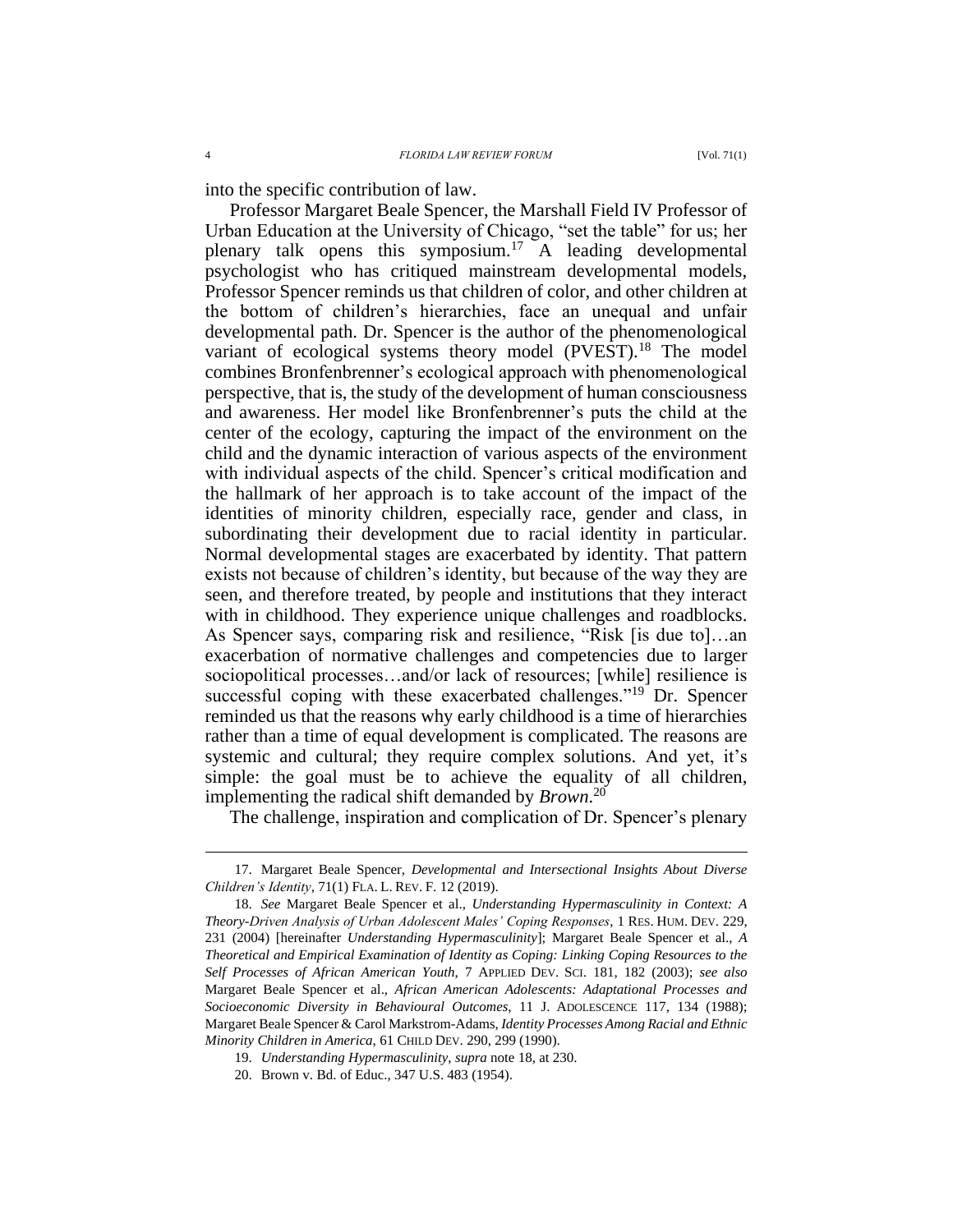are evident in the essays that follow. The symposium provides a rich set of suggestions, challenges, and policies to consider with the goal of strong developmental support for all children. Most fundamentally, all concur about the importance of early childhood for children. Secondly, all concur on the significance of policy in early childhood to children's equality. This is grounded on evidence of inequality among children under existing policy or due to the lack of policy that exacerbates differences in circumstances at birth and before birth, what one author calls "the ovarian lottery."<sup>21</sup>

What this suggests is the broad range of perspectives, policies, strategies, and systems involved, and the importance to hold all of this complex interconnection in view when thinking through the role of law in early childhood policy. No doubt we have left things out. The effort here is not to be comprehensive but rather to stimulate broad debate and concrete policy options richly conceived with interdisciplinary knowledge that is essential to achieve the goal of children's equality, equity and dignity.

The essays can be organized in terms of several frameworks, and many essays belong in several of these frameworks: *evaluating the macrosystem* of ideas, concepts, and principles that govern early childhood policy; focusing on *vulnerable populations of children* as a reminder of differences among children and the current hierarchies among children; and *critical analysis of systems* both in isolation and in interaction with each other, including health care, childcare, preschool education as well as elementary education, housing, and foster care. Many of the essays consider specific solutions, such as community schools, medical-legal partnerships, proactive evaluation and support of literacy/language development, and comprehensive trauma assessment and resiliency support. These solutions suggest the importance of strategically thinking within existing frameworks in addition to creating new ones, and consideration of whether solutions are best conceived from the bottom up or the top down, or some combination of approaches.

The following brief overview provides perspective on the rich contributions to this symposium.

## I. EVALUATING THE MACROSYSTEM

The focus of these contributions is an exploration of the overarching ideas that either facilitate or undermine the development of systems of support for early childhood. Barbara Woodhouse identifies the core goal of early childhood as ensuring to each child a fair start: "An equal opportunity to develop their minds and bodies and to realize their own potential should be the birth right of all children, especially in the club of

<sup>21.</sup> Nittrouer, *infra* not[e 37.](#page-8-0)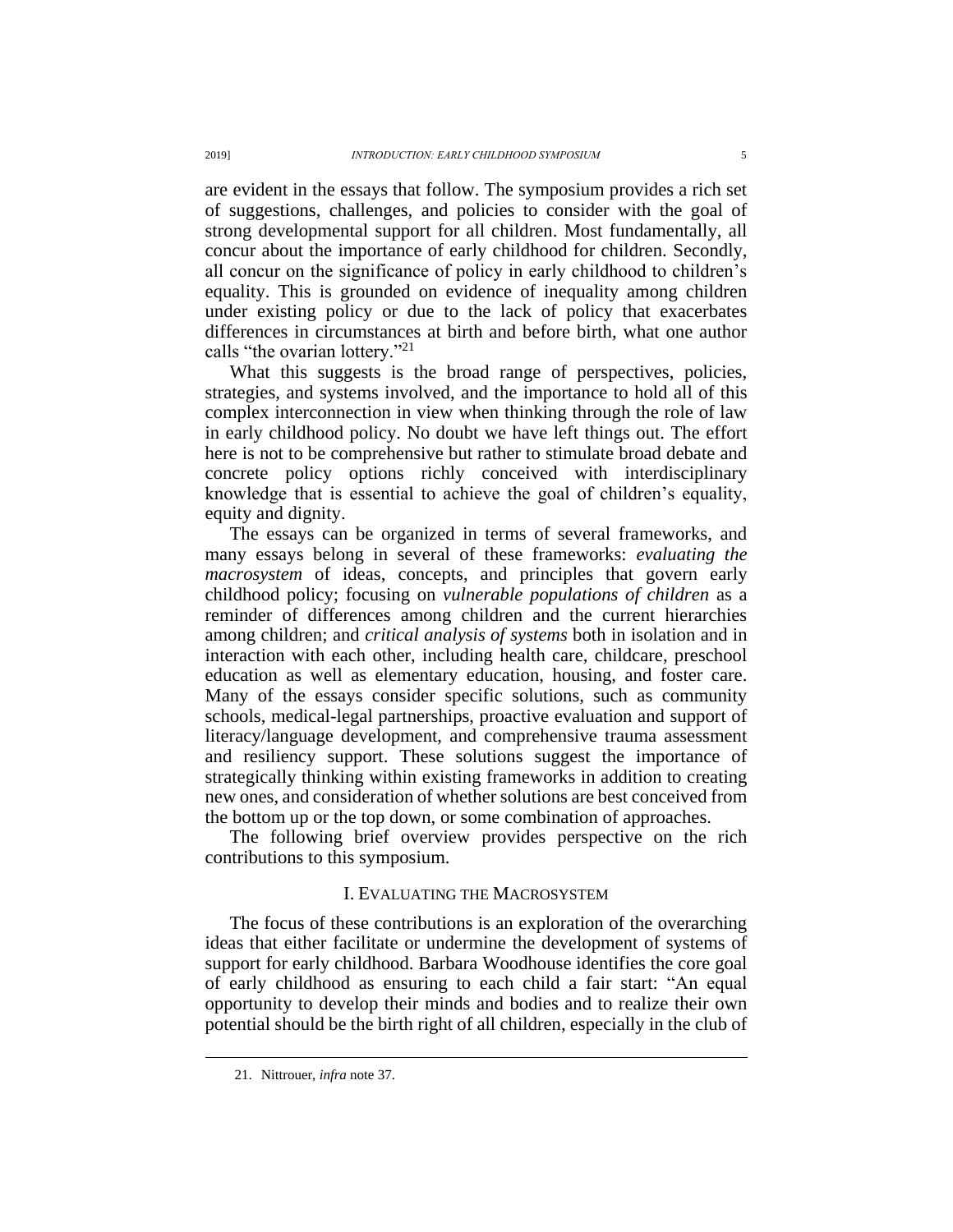affluent developed nations."<sup>22</sup> Comparative law is a particularly rich resource to give content to the notion of fairness, and to provide models of comprehensive early childhood support, as well as data revealing the value of such support. Woodhouse identifies the OECD countries as our best comparators. Just as importantly, she points to the biggest factor that stands in the way of the U.S. following these models: our fundamental principle that children are a private responsibility, or what she calls "extreme individualism." She argues that perhaps a way to overcome this foundational perspective is the idea of national pride because U.S. children are so far behind.

<span id="page-5-0"></span>Laura Rosenbury identifies the interaction of parental rights and family privacy doctrines as problematic in a different way, not only because they subsume children under their parents and families, but also because those doctrines conceptualize children almost exclusively through the lens of dependency.<sup>23</sup> Building upon earlier work reconceptualizing child law,<sup>24</sup> she argues that it is essential to frame children as having broader interests. "Instead of exclusively focusing on children's dependency or future autonomy, law may focus on young children's unique strengths and capacities as well as the special vulnerabilities that distinguish human experience in this early stage of life. In other words, law may focus on children's lives in the here and now, considering young children's broader interests."<sup>25</sup> In recognition of those additional interests, she explores in early childhood children's relational ties, shared public/private responsibility for children, and recognition of children's affirmative rights.

Maxine Eichner suggests another overarching perspective on macrosystemic change, comparing what she calls free market approaches to pro-family policy approaches to providing for children's needs, with a particular focus on early childhood care.<sup>26</sup> Free market approaches prioritize private responsibility for care, which pro-family policies see a role for government to assist and support families. Eichner argues that during the first year of a child's life, they are best served by parental care at home. For American parents, this is difficult or impossible for most parents, because they do not have sufficient income to permit one parent to stay out of the labor market. She compares this approach to that of Finland, where paid parental leave supports the ability of parents to be at

<sup>22.</sup> Barbara Bennett Woodhouse, *Advocating for Every Child's Right to a Fair Start: The Key Roles of Comparative and International Law*, 71(1) FLA. L. REV. F. 26 (2019).

<sup>23.</sup> Laura A. Rosenbury, *Toward a New Law of Early Childhood?*, 71(1) FLA. L. REV. F. 37 (2019).

<sup>24.</sup> *See* Anne E. Dailey and Laura A. Rosenbury, *The New Law of the Child*, 127 YALE L.J. 1448 (2018).

<sup>25.</sup> Rosenbury, *supra* note [23,](#page-5-0) at 39.

<sup>26.</sup> Maxine Eichner, *The Free-Market Family and Children's Caretaking*, 71(1) FLA. L. REV. F. 45 (2019).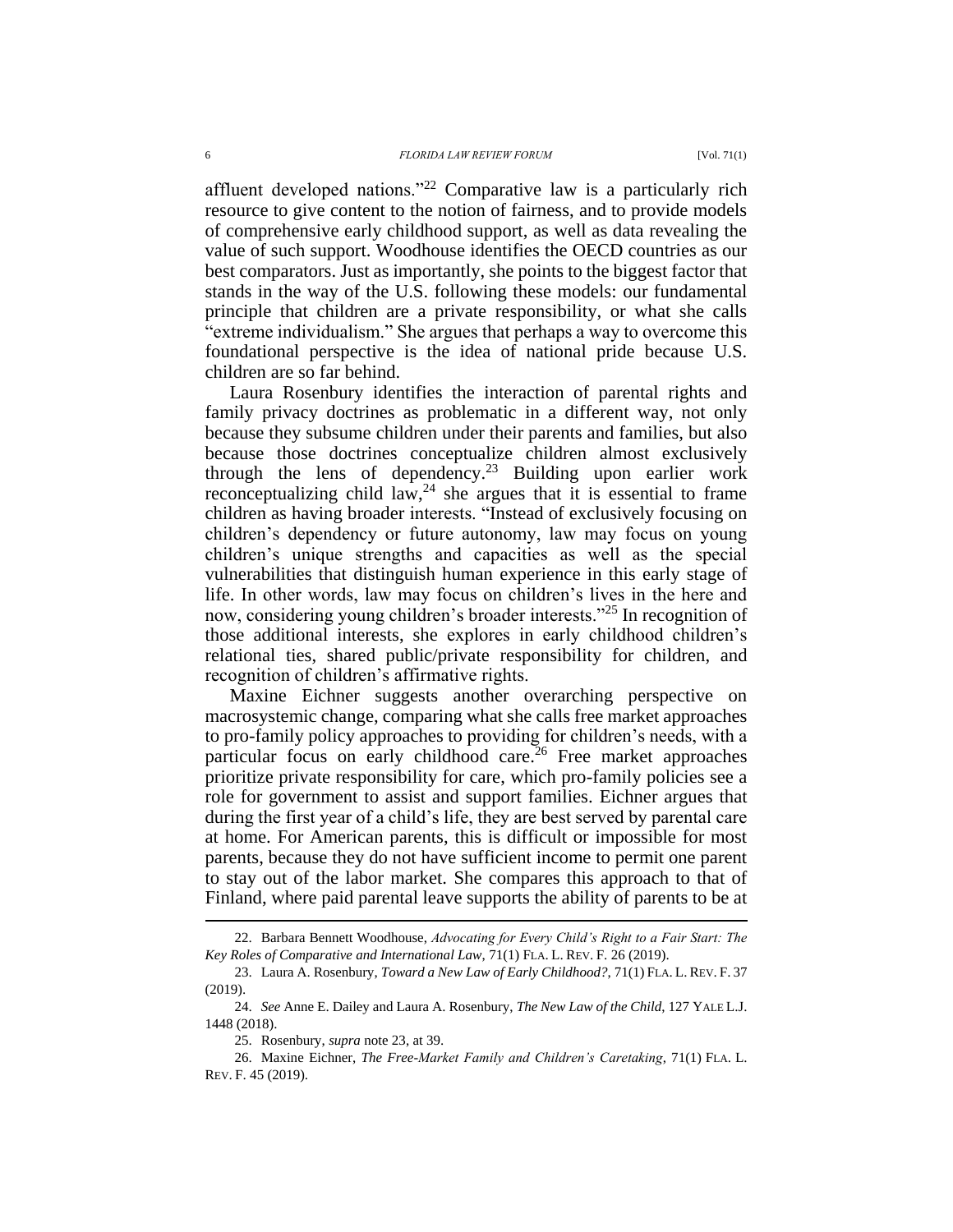home, and is complemented as well by high quality care and preschool that is available to all.

<span id="page-6-0"></span>Patricia Snyder and Maureen Conroy suggest a set of core principles that are necessary for a well-functioning early childhood structure.<sup>27</sup> These principles would be part of the structure of a range of systems, but they function at the level of the macrosystem. Although their essay is geared to principles essential to children with disabilities, the principles are applicable to all children. They include: (1) inclusion; (2) equality and equity; (3) family engagement and trusting family-professional partnerships; (4) family capacity building; (5) cultural competence and responsiveness; (6) accountability; and (7) dignity. They carefully define each of these core concepts, and emphasize that consensus is crucial to the ability to build systems that not only link existing statutes and programs, but to build new ones. This suggests both intradisciplinary and interdisciplinary conversation is critical.

Clare Huntington reminds us that within law, particularly family law, early childhood has been largely invisible, mirroring the piecemeal, inadequate structures to support children and families in early childhood.<sup>28</sup> To remedy this, she argues for a recasting of family law to include a subdiscipline that focuses on early childhood, much like the evolution of similar subfields in juvenile justice and intimate partner violence. She also calls for law and lawyers to join the disciplines that are active nationally to provide expertise and input on early childhood policy. The interdisciplinary workshop that was the setting from which this symposium arose, and the prior interdisciplinary national summit that preceded it, mirror that model.

### II. VULNERABLE POPULATIONS OF CHILDREN

While all children are vulnerable as children, certain groups of children are more vulnerable for various reasons. Children, while born relatively equal, nevertheless quickly can be sorted into hierarchies either because of particular characteristics or differences in their capabilities, and/or due to trauma they have experienced, or because they are sorted out by state systems in ways that make them more vulnerable.<sup>29</sup> Thus early childhood does not function on an undifferentiated canvas nor are

<sup>27.</sup> Patricia Snyder & Maureen Conroy, *Core Concepts in Federal Statutes for Young Children With or At Risk for Disabilities and their Families: Implications for Comprehensive Early Childhood Policies and Systems*, 71(1) FLA. L. REV. F. 61 (2019).

<sup>28.</sup> Clare Huntington, *A Promising Start for Early Childhood Development and the Law*, 71(1) FLA. L. REV. F. 70 (2019).

<sup>29.</sup> This relative cognitive equality should not obscure the importance and impact traumas before they are born, such as intimate partner violence directed at the mother that affects the developing child. *See* Brittany K. Lannert et al.*, Relational Trauma in the Context of Intimate Partner Violence*, 38 CHILD ABUSE & NEGLECT, 1966–75 (2014).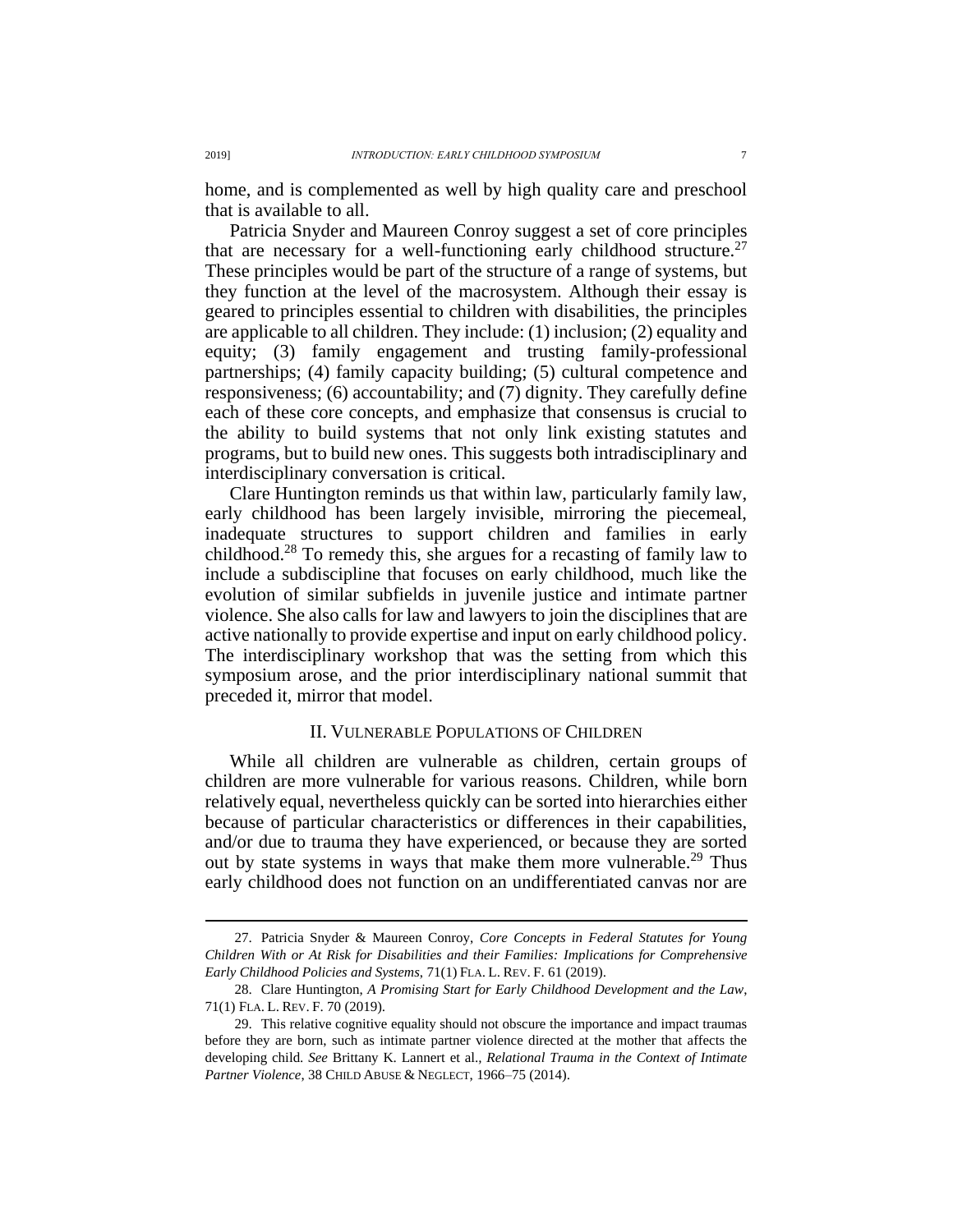children interchangeable.

Nancy Dowd focuses on one aspect of childhood, the frequency with which children experience trauma, as measured by the Adverse Childhood Experiences (ACEs) framework.<sup>30</sup> While some trauma is commonplace, multiple trauma, at the level of toxic trauma, undermines the developmental process, and is particularly a point of vulnerability in early childhood. Dowd argues for using this knowledge in a proactive rather than reactive way, to identify structural sources of trauma and the need for structural reform, rather than simply to count ACEs or use them solely reactively, to support resilience for children who have experienced trauma.

Shani King identifies another group of vulnerable children, those who have an incarcerated parent. $3\overline{1}$  Given the importance of family engagement and family environment to children's development, the impact of incarceration has significant implications. King focuses on a subset of those parents, teenagers who are incarcerated in the juvenile justice system who are the fathers of young children. Supporting their relationship with their children sustains early development, as well as solidifying the evolution of the teenage fathers into responsible adult fathers.

Just as juvenile justice intersects with a vulnerable population, so too does the foster care system, a focus of the essay of Dan Hatcher.<sup>32</sup> Hatcher identifies some of the key problems faced by foster children, including posttraumatic stress, a lack of education, reduced employment, mental health issues, homelessness, and incarceration. Those problems are exacerbated, Hatcher argues, by the practice of agencies taking the resources of foster care children from them. In particular, children with disabilities and children with deceased parents qualify for benefits, but sometimes they never receive them as the agencies intervene to collect the money. Not only does Hatcher indict the failed system of foster care, but the litany of developmental issues begin in early childhood, and the resource stealing is nothing less than retraumatizing kids in care by the state that put them there.

#### III. CRITICAL ANALYSIS OF SYSTEMS

Early childhood involves interconnected systems (or the lack thereof). The final set of contributions to the symposium focus on particular systems and children's needs in early childhood. Several of the essays

<sup>30.</sup> Nancy E. Dowd, *Radical ACEs: Building Resilience and Triggering Structural Change*, 71(1) FLA. L. REV. F. 80 (2019).

<sup>31.</sup> Shani M. King et al., *The Intersection of Juvenile Justice and Early Childhood: How to Maximize Family Engagement*, 71(1) FLA. L. REV. F. 88 (2019).

<sup>32.</sup> Daniel L. Hatcher, *Stop Foster Care Agencies From Taking Children's Resources*, 71(1) FLA. L. REV. F. 104 (2019).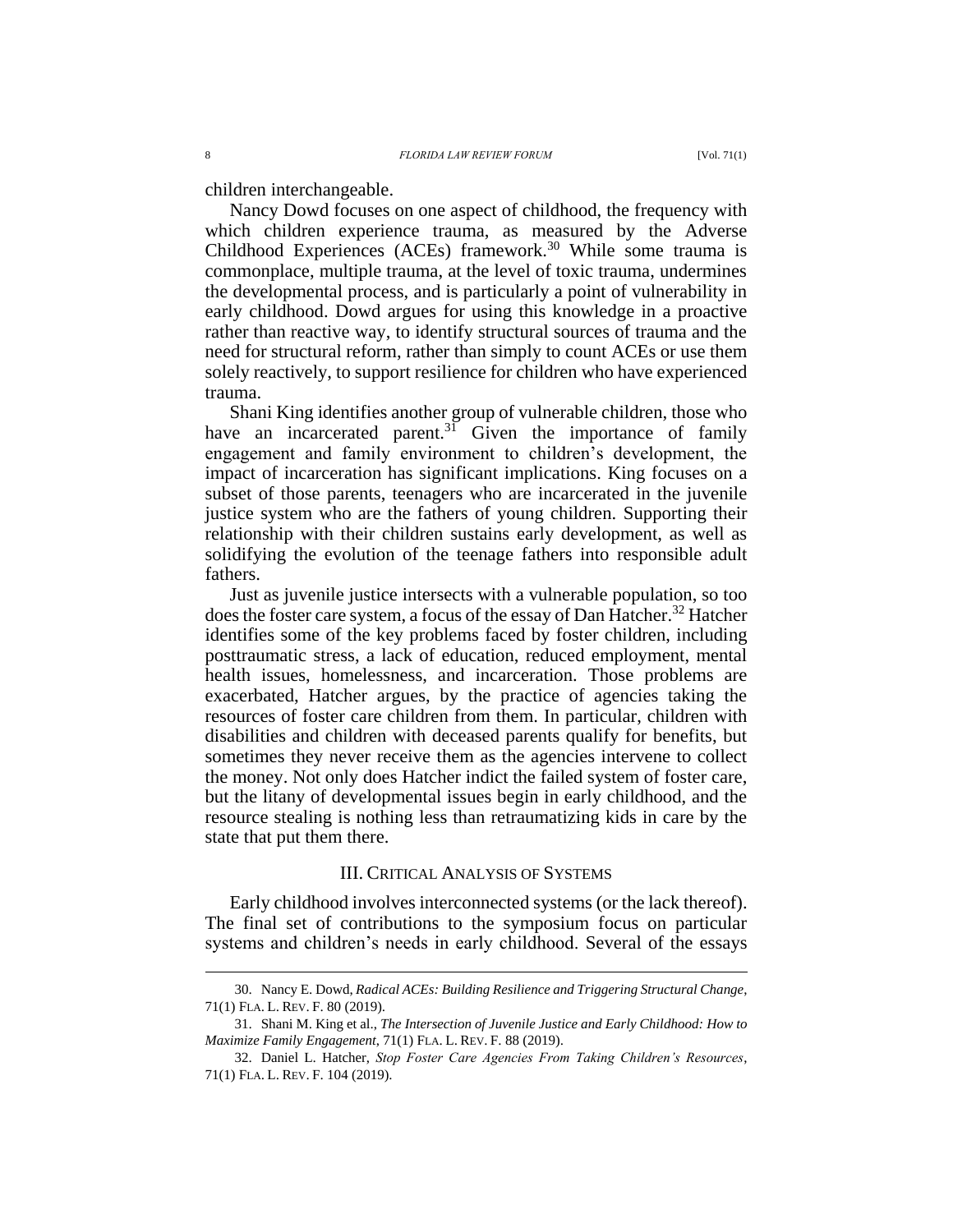focus on the health care system, beginning with the contribution of Scott Rivkees, who reminds us of the importance of the first 1000 days of a child's life, as well as the preceding 280 days on average during pregnancy.<sup>33</sup> "During these biologically complex and vital times, considerable social, medical, economic, and policy support are needed, which if lacking, will be accompanied by unfortunate consequences."<sup>34</sup> Rivkees identifies what is needed: nutrition, healthcare, literacy, and prenatal care.

Joanna Grossman reinforces Rivkee's point about prenatal care, and the importance of thinking broadly about the forces operating in this period.<sup>35</sup>

> [W]e need to train our lens to earlier points in time as well in order to understand the inequality, racism, and poverty that cements different life trajectories for children before they even start kindergarten. Even the hospital nursery is not a level playing field. Pre-birth inequalities are not natural or inevitable. Rather, we create and cement policy choices that reduce access to adult healthcare, restrict accessible contraception, impede access to abortion, and deny prenatal care.<sup>36</sup>

Her argument for focusing on the conditions in which pregnancy occurs is critical to a fair start.

<span id="page-8-0"></span>Susan Nittrouer concurs with this call for policies to deal with avoidable harms that impact whether children are born with disabilities, as well as calling for attention to deal with unavoidable genetic disabilities.<sup>37</sup> She uses Warren Buffet's idea of an "ovarian lottery": the idea of a random ticket at birth. Her claim is that the lottery is not random; rather, it is fixed, by policies and the lack of policies particularly with respect to socioeconomic factors that translate into the presence or absence of developmental supports. Her particular example is the importance of parental interactions and language, as important developmental ecology for children that is affected by systems including healthcare as well as family support policies. Her call is to end the ovarian lottery to the extent it is rigged by race, gender, and place of birth.

A final contribution on the health care system is the article by Jodi Seigel, Chelsea Dunn, Carolyn Carter, and Rachel Coleman, imagining collaboration between the healthcare system and lawyers for the benefit

<sup>33.</sup> Scott A. Rivkees, *Protecting the First 1000 Days of Life and the 280 Days Before*, 71(1) FLA. L. REV. F. 113 (2019).

<sup>34.</sup> *Id.* at 113.

<sup>35.</sup> Joanna L. Grossman, *The Seeds of Early Childhood*, 71(1) FLA. L. REV. F. 117 (2019).

<sup>36.</sup> *Id.* at 117.

<sup>37.</sup> Susan Nittrouer, *Ending the Lottery*, 71(1) FLA. L. REV. F. 132 (2019).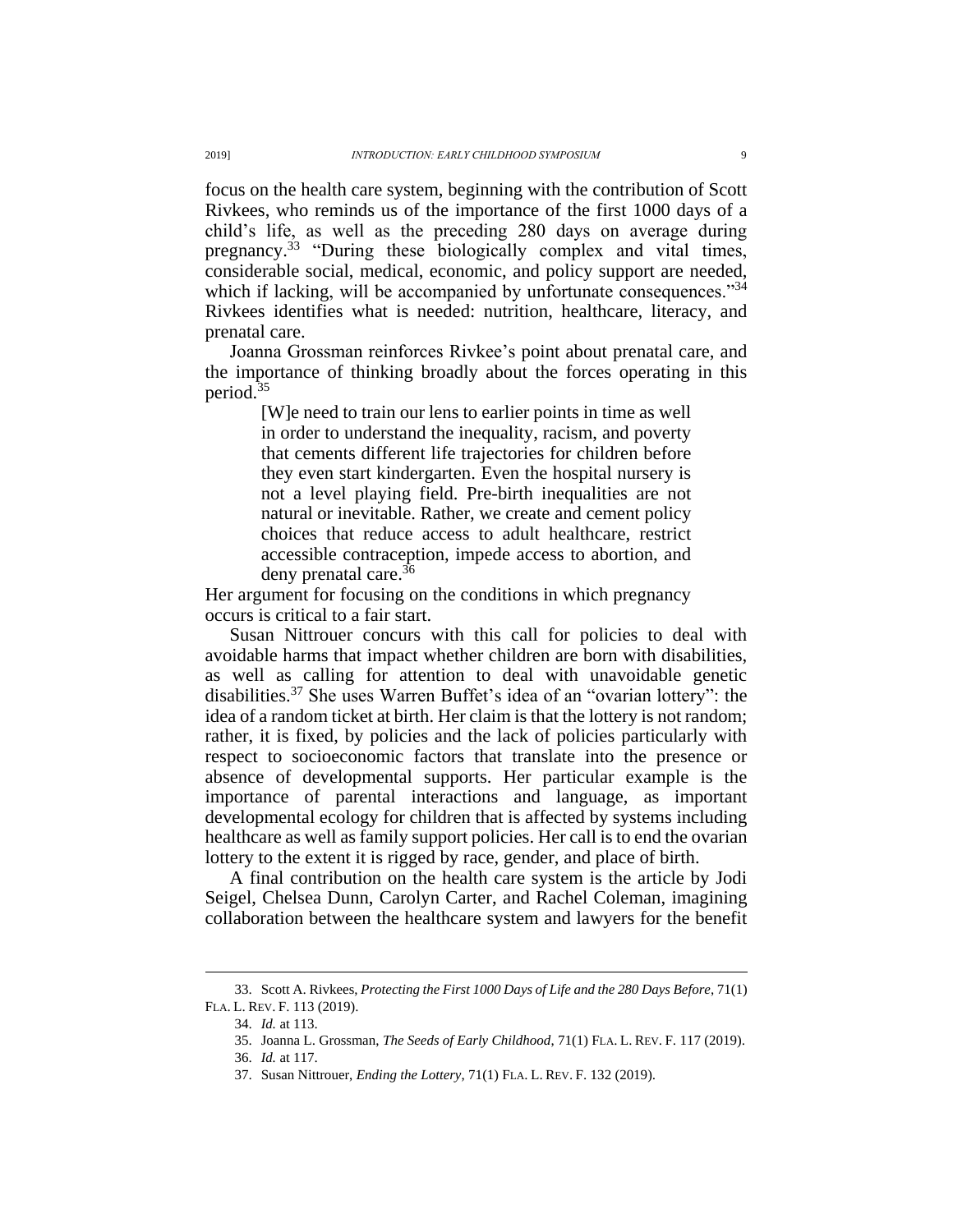of young families, in the form of a medical-legal partnership.<sup>38</sup> This article imagines the healthcare system, especially pediatric visits, as a potential setting to deliver other services to families, based on the interface between health problems and other systems—housing, employment, and health benefits. This article is driven by the framework of the social determinants of health, including health-harming legal needs, that is, health harms that could be solved or mitigated by the use of available legal tools. Rather than expect families to find these tools, the medical legal partnership makes them available where the families are most likely to find them, at their doctor's office. This article identifies a specific proposal to establish a medical-legal partnership centered on the pediatric asthma clinic at the University of Florida.

Kate Silbaugh takes a broader view of housing, and place-based solutions or approaches to early childhood.<sup>39</sup> She focuses on the physical environment, and the potential for collective approaches: community schools, centers, and most ambitious, community housing. Her essay includes fascinating history about intentional communities, and common themes in those communities of collectivizing the daily tasks of childcare, booking and housework, especially laundry, to lessen the burden of women, as this was historically conceptualized as solely women's work. Silbaugh also notes the impact of housing policies that separate home from work. Her particular strategy described in this essay is community schools, meaning schools becoming a center for families to access services. She also advocates for a reexamination of housing policy especially with respect to affordable housing. Much like Coleman et al., her focus on a network of resources focuses on the places where families already are, rather than requiring them to seek out services elsewhere.

Finally, June Carbone focuses on education, chronicling the history of evolving support for universal pre-kindergarten compared to historical support for public education.<sup>40</sup> Linked with Eichner's earlier examination of childcare, and Snyder and Conroy's principles for children with disabilities in early childhood education, this essay presents an important view on the emergence of early childhood not as a time exclusively of parental care, but as a time for child development as an educational goal. In addition, the connected policies of early childhood require attention to the earliest time frame, lest the inequalities take root that become a challenge at age 3 and 4, exacerbated if early childhood education is not of high quality and geared to equality, equity, and dignity for all children

<sup>38.</sup> Jodi Seigel, Chelsea Dunn, Carolyn Carter & Rachel Coleman, *Benefits of Pediatric Medical-Legal Partnerships*, 71(1) FLA. L. REV. F. 145 (2019).

<sup>39.</sup> Katherine Silbaugh, *Environmental Determinism: Functional Egalitarian Spaces Promote Functional Egalitarian Practices*, 71(1) FLA. L. REV. F. 154 (2019).

<sup>40.</sup> June Carbone, *The Fight to Expand Education—Two Centuries Apart*, 71(1) FLA. L. REV. F. 164 (2019).